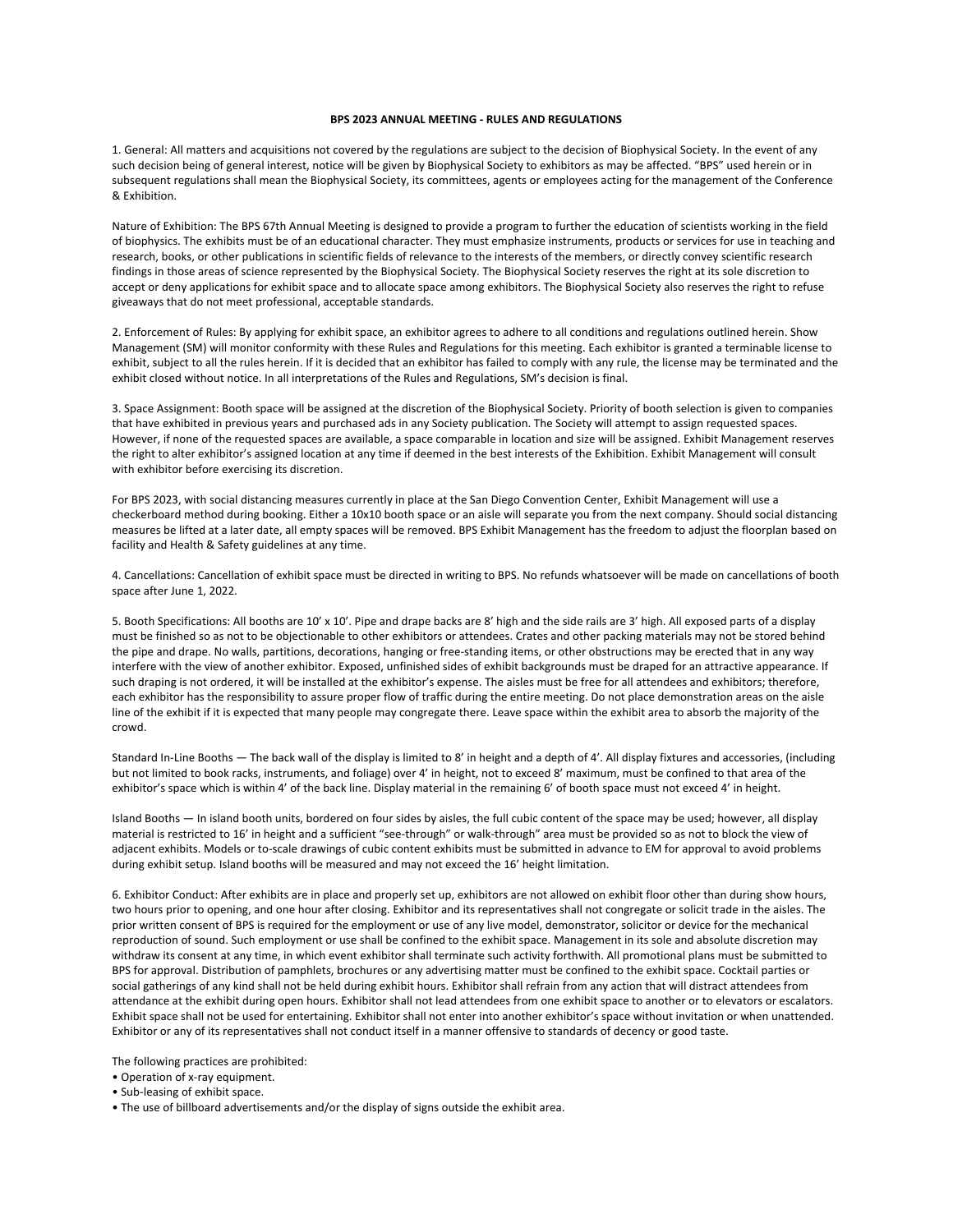• Soliciting participation in surveys or otherwise harassing registrants.

• Photographing, videotaping, or examining another exhibitor's equipment without permission. The use of any cameras, video cameras is prohibited in exhibit hall and poster area. Any person using a camera or video camera, in the hall will be escorted out by BPS security. All cameras will be confiscated if not left outside the exhibit hall.

- The use of open audio systems.
- The use of live animals.
- Photographs or other forms of visual display of surgery and experimentation being performed.

Exhibitors are requested to staff their exhibits with personnel attired in a manner consistent with the decorum of the meeting and knowledgeable in the products and policies of the company. As a courtesy to scientists and to fellow exhibitors, Management requires exhibitor cooperation in opening exhibits on time each morning and staffing them throughout the day until the scheduled closing hour. Relevant portions of the foregoing prohibited practices are applicable to non-exhibitors at all times. Non-exhibitors may not solicit business from scientific registrants or companies exhibiting.

7. Outside Contractors: Exhibitors may use contractors other than the Official Exhibit Contractor to set up, erect, and dismantle exhibits if the Exhibitor provides to the Biophysical Society the name and address of each contractor and certificates of insurance. The exhibitor assumes full responsibility for all acts of its contractors and agrees to hold harmless and indemnify the Biophysical Society for any loss or any damage. These contractors must advise the Biophysical Society Exhibit personnel upon arrival and secure the proper temporary identification needed for setup and dismantling.

8. Labor: Exhibitors are required to observe all contracts in effect between the Biophysical Society, service contractors, and the San Diego Convention Center. Questions about specific labor union provisions can be answered by calling Freeman at (888) 508-5054 or emailing [ExhibitorSupport@freeman.com.](mailto:ExhibitorSupport@freeman.com) 

9. Installation of Exhibits (Move-In): A labor crew will be available on set-up days in accordance with advance orders. Exhibitors are urged to order all required services in advance. A complete set of service forms will be included in the Exhibitor Information Kit emailed about 90 days prior to exhibit opening. All exhibit materials must be unpacked by 3:00 PM, Saturday, February 18, 2023, to permit the removal of empty crates and cartons from the exhibit area. Any exhibit not unpacked by this time will be placed in storage and can be returned only after the exhibits close on the first day of exhibiting, or may be ordered for setup by SM and the cost charged to the exhibitor. No refuse, such as empty cartons, may be placed in the aisles after the final sweeping of the aisles in the exhibit area. Exhibitors are urged not to litter the floor in the booths or aisles after the cleaning of the exhibit area since time will not permit a sweeping of booths or aisles on opening morning.

10. Crate Storage: Empty crates, boxes, and cartons must be removed from the exhibit area by 3:00 PM, Saturday, February 18, 2023. "Empty" stickers, which must be placed on all containers to be stored and returned at the close of the exhibit, will be available at the Exhibitor Service Desk. Containers or skids without the "Empty" stickers will be considered refuse and disposed of. Crates, boxes and cartons may not be stored behind booth backgrounds. SM will request removal of any goods behind booth backgrounds that detract from the exhibit floor setting. Do not store anything of value in crates going into storage.

11. Dismantling of Exhibits (Move-Out): No packing of equipment, literature, etc., or dismantling of exhibits will be permitted until the official closing time. Violators will not be invited to exhibit at future meetings. All exhibits must be packed by 10:00 PM, Tuesday, February 22, 2023. To avoid any damage to your equipment, please remain in your exhibit until crates are delivered and labor is available. Watchmen are appointed; however, the Biophysical Society, the San Diego Convention Center, and Freeman cannot assume any responsibility for loss of or damage to exhibits, equipment, personal belongings, etc.

12. Use of the Biophysical Society: The use of the Biophysical Society name or logo is not permitted on signs inside or outside the exhibit area, or on descriptive product literature, EXCEPT reference may be made to the Meeting as the "Biophysical Society 67th Annual Meeting" (with place and dates) on the exhibitor's advertising.

13. Distribution of Giveaways: Exhibitors will be permitted to distribute appropriate promotional material and related items from the exhibit booth only. Exhibitors distributing any material outside the booth (hotels, Convention Center lobby area, etc.) will not be invited to exhibit at future meetings. In keeping with the educational purpose of the exhibit program, all such giveaways and literature must conform to acceptable, professional standards.

14. Americans with Disabilities Act: Each exhibitor shall be responsible for compliance with the Americans with Disabilities Act within their assigned exhibit space.

15. Registration of Exhibitors: Each exhibiting company will receive six exhibitor badges for each 10 x 10 booth space purchased. It is the responsibility of the authorized individual signing the Contract for Exhibit Space to inform all company personnel of the rules and regulations contained in this brochure and Exhibitor Service Kit. In no case can the allotment be exceeded without specific permission. A badge that is lost, taken home, etc., cannot be replaced if the exhibitor has received the allotment. Each representative of an exhibiting company must wear the official badge while in the exhibit area. Exhibitor badges may be issued only in the name of the company shown on the Contract for Exhibit Space. Exhibitor badges will not permit attendance at scientific sessions. The exhibitor registration desk will be open during the installation of exhibits on Friday, February 17 from 8:00 AM – 5:00 PM, and Saturday, February 18, from 8:00 AM – 6:30 PM. Exhibitors must have a badge to enter the exhibit area. Exhibiting companies will be given the opportunity to register their representatives in advance. Companies requiring badges for their personnel over and above the allotment, for reasons that are unique, may write to the Exhibits Manager stating the reason for additional badges and the number required, i.e., sales training, visits by company personnel other than those staffing the booth, etc. It should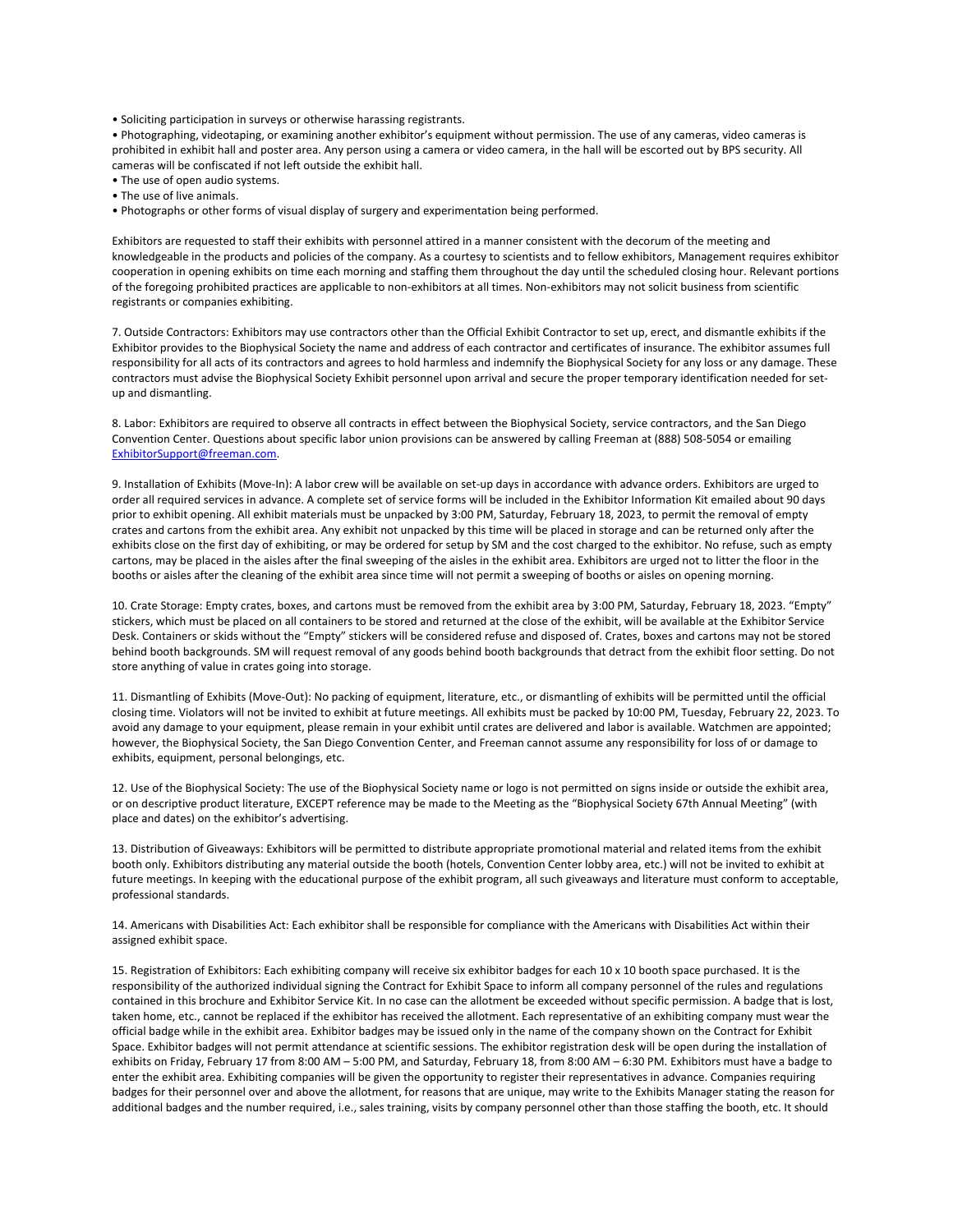be noted that spouses of exhibitors will be issued a badge that is not charged against the company's allotment. Children under the age of 12 are not permitted in the Exhibit Hall during set-up or dismantling of exhibits.

16. Insurance: Exhibitors must have a Commercial General Liability policy of not less than \$1.0 million per occurrence naming BPS, Freeman, the San Diego Convention Center as additional insureds. Certificates of Insurance must be furnished by the exhibitor if requested by BPS and must be available onsite during the Annual Meeting. Failure by BPS to request proof of insurance will not relieve the exhibitor from carrying proper coverage. If requested by BPS, evidence of coverage must be submitted to Exhibit Management by February 3, 2023. Proper coverage must be in place by move-in dates in order to move-in and exhibit.

17. Liability: Exhibitor is solely responsible for any damages, claims, losses, liabilities or expenses that arise out of or are in any manner connected with the exhibitor's participation at the BPS 2023 Annual Meeting. Neither BPS, Freeman, nor the San Diego Convention Center, or their members, owners, officers, representatives, or employees, will be responsible for any injury, loss or damage that may occur to any person or property from any cause whosoever, prior, during or subsequent to the period covered by the exhibit contract. BPS is not responsible for any injury, loss or damage to the exhibitor's property or its employees, agents or contractors. Each exhibitor must make provision for the safeguarding of its goods, materials, equipment and display at all times. General overall security will be employed by BPS for the exhibition period. The furnishing of such security shall not be deemed to affect the non-liability of BPS or its members, officers, representatives and employees. The exhibitor agrees by signing the Pre-Sale and/or General Booth Application and Contract to exhibit to insure itself, at its own expense, against property loss or damage, and against liability for personal injury. Exhibitors agree to indemnify and hold harmless BPS, Freeman, the San Diego Convention Center, and their contractors, officers, agents and employees, against all claims, losses, suits, damages, judgments, expenses, costs and charges of every kind, including attorneys' fees, resulting from, or related to the exhibitor's occupancy of the exhibit space contracted for, including without limitation by reason of personal injuries, death or property damages sustained by any person.

IN NO EVENT WILL THE LIABILITY OF BPS EXCEED THE AMOUNT PAID BY EXHIBITOR TO BPS FOR EXHIBIT SPACE AT THE ANNUAL MEETING. UNDER NO CIRCUMSTANCES WILL BPS BE LIABLE TO EXHIBITOR FOR INDIRECT, INCIDENTAL, CONSEQUENTIAL, SPECIAL OR EXEMPLARY DAMAGES (EVEN IF BPS HAS BEEN ADVISED OF THE POSSIBILITY OF SUCH DAMAGES), ARISING FROM ANY PROVISION OF THIS CONTRACT FOR EXHIBIT SPACE.

18. Force Majeure: In the event that said premises shall be destroyed by fire or the elements, or by any cause, or in the event of government intervention or intervention or regulation, military activity, terrorist acts, strikes or any other circumstances that make it impossible or inadvisable for BPS to hold the show at the time and place provided in the Pre-Sale and/or General Booth Application and Contract to exhibit, then and thereupon the contract shall terminate and the exhibitor shall waive any claim for damages or compensation, except the pro rata return of the amount paid for space, after deduction of actual expenses incurred in connection with the show, and there shall be no further liability on the part of either party. In the event any part of the exhibit hall is damaged, or if circumstances make it impossible or inadvisable for BPS to permit an exhibitor to occupy the space assigned during any part or the whole of the period covered, then under such circumstances the exhibitor will be charged for space only for the period space was or could have been occupied by the exhibitor, and BPS is released from any and all claims for damages that may arise in consequences thereof.

19. Special Sound Effects/Giveaways/Solicitation/Music: Objectionable audible or visual attention-getting devices or effects and offensive odors and/or fragrant flowers that could aggravate allergies are prohibited on the exhibit floor. Any special promotions or stunts planned for the exhibit floor or in the area must be approved by the BPS Exhibits Manager. Sample-giving shall not interfere with other exhibitors' space or encroach into the aisles. Exhibitors are not permitted to conduct contests or drawings in their booths without the permission of BPS. Films of purely entertainment character, without educational or informative values, will not be permitted. Any exhibitor providing music during the Exhibition must contact the BPS Exhibits Manager to confirm ASCAP or BMI fee payment. The exhibitor must receive approval for the musical presentation from the BPS Exhibits Manager and pay all associated fees and penalties.

20. Entertainment and Hospitality Events: BPS reserves the right to control all function space at the San Diego Convention Center. Function approval forms will be provided for exhibitors upon request. Hospitality rooms may not be open during the hours of any official BPS function. The exhibitor assumes full responsibility for property damage, personal injury or death to any party, by reason of assurances at or related to any such functions conducted by it. Signage will only be allowed in BPS designated areas and must be approved by BPS prior to display.

21. Fire Regulations: Fire regulations prohibit the use of paper (crepe or corrugated), cardboard or other flammable materials for booth decorations. All materials in exhibit areas must be nonflammable. Electric signs and equipment must be wired to meet local fire code specifications. Fire extinguishers on walls or elsewhere must not be removed or obstructed.

22. Exhibitor Services/Information Kit: Freeman is in charge of all exhibit production. Freeman will provide drayage service for all exhibitors. That service will include receipt of freight, delivery of your freight to your booth site, storage of empty containers during the exhibit and return of the freight to the carrier of your choice. Forms/rates will be included in the Exhibitor Information Kit emailed about 90 days prior to exhibit opening. Exhibitors will receive complete shipping instructions, product information and other forms for all services needed during installation, show period and removal of exhibition. Exhibitor must be responsible for all shipping costs associated with Exhibitor's booth.

23. Care of Exhibit Space: Exhibitors shall be responsible for properly maintaining their space. Exhibitors may not place anything in the aisles during exhibit hours. Exhibitors are not permitted to have backdrops or any part of their displays exceeding 8' in height. When exhibitors leave their booths during show hours, they are required to leave a sign indicating when they will be back. For all booths, no part of a display in the front half of the booth may be higher than 48". Any display, fixtures/products or material over 48" in height that cannot be confined to the rear portion of the booth must be at least 10 linear feet away from any adjacent booth. No signs shall be affixed to walls, drapes, electrical outlets, etc., by the use of nails, tacks, staples or tape. Any damage to facility through carelessness of exhibitors or their employees or agents must be